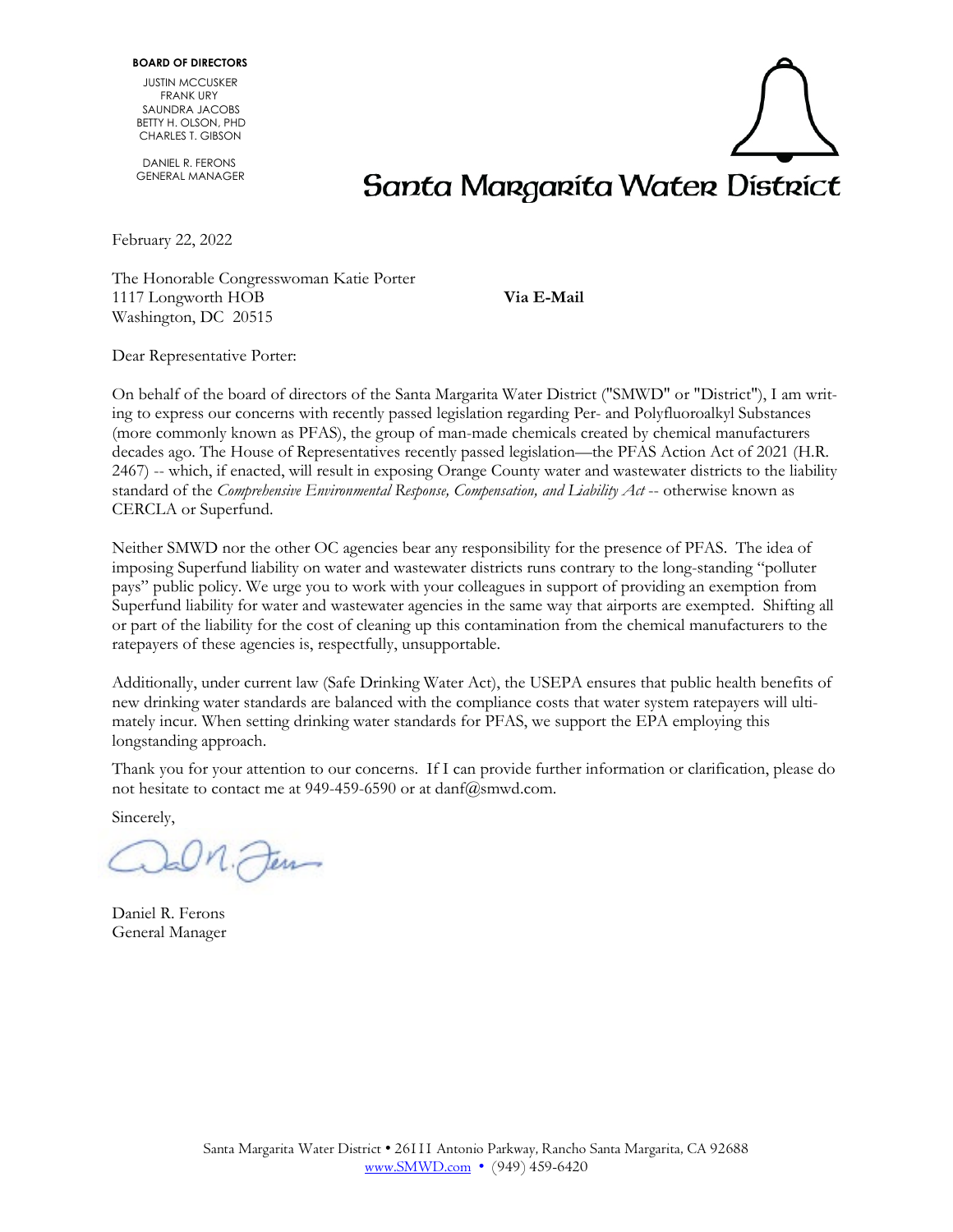PRESIDENT JUSTIN McCUSKER VICE PRESIDENT FRANK URY SAUNDRA F. JACOBS BETTY H. OLSON, PH.D CHARLES T. GIBSON

> DANIEL R. FERONS GENERAL MANAGER



February 18, 2022

The Honorable Senator Dianne Feinstein The Honorable Senator Alex Padilla United States Senate United States Senate 331 Hart Senate Office Building 112 Hart Senate Office Building Washington D.C. 20510 Washington D.C. 20510

Dear Senator Feinstein and Senator Padilla:

On behalf of the board of directors of the Santa Margarita Water District ("SMWD" or "District") I urge you consider legislation that provides an explicit exemption from liability for water and wastewater agencies related to cleanup costs for Per- and Polyfluoroalkyl Substances ("PFAS") and other water contaminants of emerging concern.

PFAS are a group of man-made chemicals created by chemical manufacturers. Local and regional water providers played no role in releasing PFAS into the environment. Nevertheless, these agencies must find ways to address PFAS impacts and conduct expensive monitoring. For example, PFAS have been detected in the San Juan basin which will have an impact on our agency and customers in the coming years. Orange County Groundwater Basin, managed by Orange County Water District ("OCWD"), and are estimated to cost north Orange County communities more than \$1 billion, over 30 years—a cost that could increase. Complicating this cleanup burden, all Orange County ratepayers are at additional risk from pending PFAS legislation that would effectively abandon the "polluter pays" principle.

A water or wastewater utility that complies with applicable and appropriate federal management and treatment standards must *not* be held responsible for current and future costs associated with a PFAS cleanup. We are especially concerned that the House has approved the *PFAS Action Act of 2021* (H.R. 2467). Without amendment, this bill could potentially burden water and wastewater agencies that simply receive water and/or wastewater that contains PFAS with across-the-board Comprehensive Environmental Response, Compensation, and Liability Act of 1980 ("CERCLA") the Superfund--liability for PFAS-related cleanups. This legislation provides an exemption for the nations' airports; it is vital that we secure an exemption to include water and wastewater agencies. Water and wastewater agencies have *no* responsibility for the presence of PFAS. The concept of imposing CERCLA liability is simply bad public policy.

Also, under existing law (Safe Drinking Water Act), the USEPA ensures that public health benefits of new drinking water standards are reasonably balanced with the compliance costs. We advocate for the USEPA to use this methodology when setting drinking water standards for PFAS. This is a longstanding method that has been used and its elimination would burden ratepayers of all income levels with higher costs.